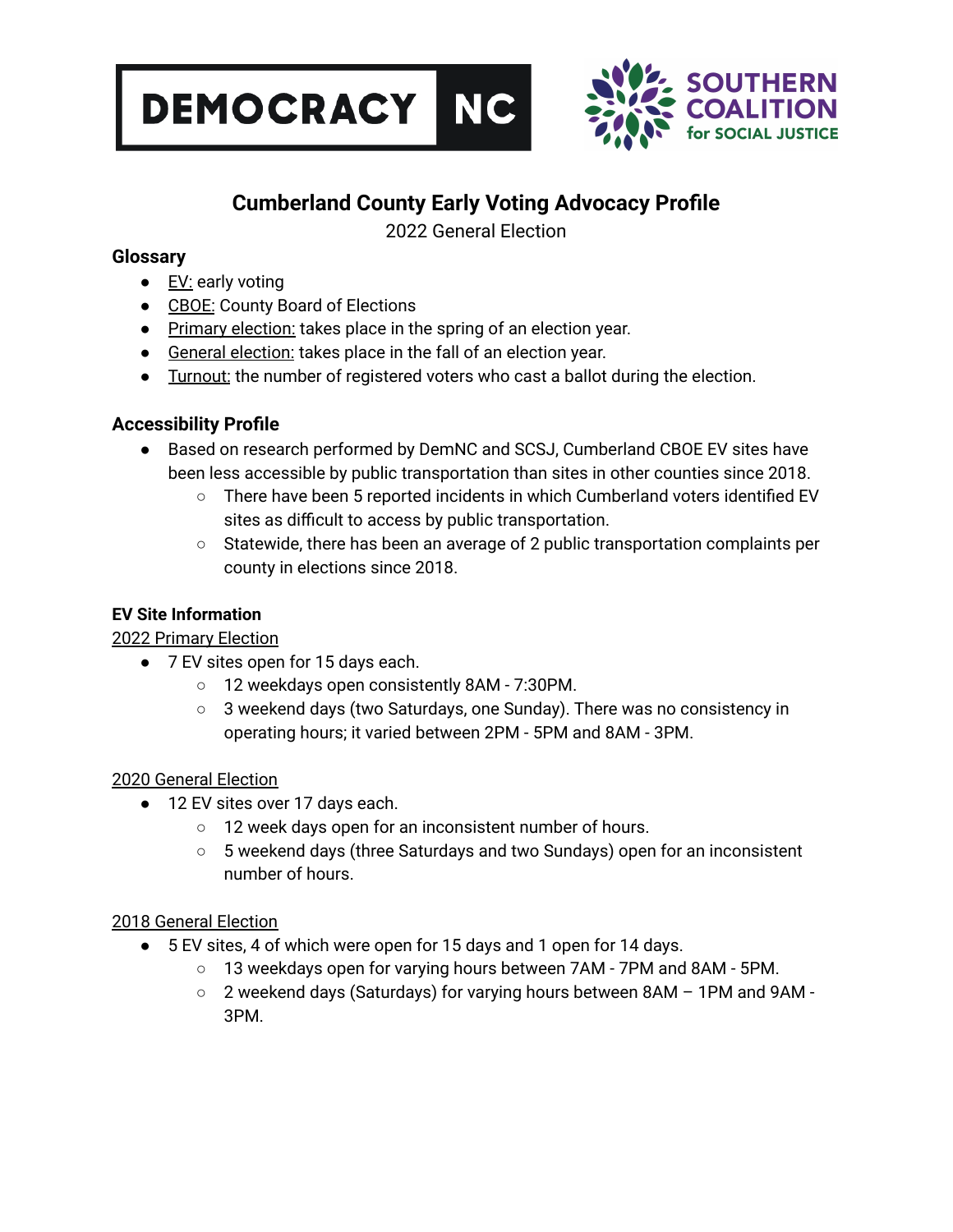



# **Cumberland County Vote Share Snapshot**

# 2022 Primary EV Vote Shares

| <b>Site Name</b>                      | <b>Asian</b> | <b>Black</b> | <b>White</b> | <b>Other</b> | Latiné |
|---------------------------------------|--------------|--------------|--------------|--------------|--------|
| <b>Cliffdale Recreation Center</b>    | 1%           | 73%          | 17%          | 8%           | 2%     |
| College Lakes Recreation Center       | 1%           | 64%          | 29%          | 6%           | 2%     |
| East Regional Library                 | 1%           | 37%          | 56%          | 6%           | 1%     |
| Gray's Creek Recreation Center        | 1%           | 46%          | 48%          | 6%           | 2%     |
| Kiwanis Recreation Center             | 1.2%         | 34%          | 58%          | 7%           | 2%     |
| <b>Smith Recreation Center</b>        | 1%           | 92%          | 4%           | 4%           | 1%     |
| <b>Stoney Point Recreation Center</b> | 1.2%         | 49%          | 43%          | 8%           | 3%     |

# 2020 General EV Vote Shares

| <b>Site Name</b>                | <b>Asian</b> | <b>Black</b> | <b>White</b> | <b>Other</b> | Latiné |
|---------------------------------|--------------|--------------|--------------|--------------|--------|
| <b>CLIFFDALE RECREATION</b>     |              |              |              |              |        |
| ICENTER                         | 2%           | 57%          | 24%          | 17%          | 6%     |
| <b>COLLEGE LAKES RECREATION</b> |              |              |              |              |        |
| <b>CENTER</b>                   | 1%           | 46%          | 39%          | 14%          | 4%     |
| <b>EAST REGIONAL LIBRARY</b>    | 0%           | 22%          | 66%          | 11%          | 2%     |
| <b>EE MILLER RECREATION</b>     |              |              |              |              |        |
| <b>CENTER</b>                   | 1%           | 60%          | 20%          | 19%          | 5%     |
| <b>IGRAY'S CREEK RECREATION</b> |              |              |              |              |        |
| <b>CENTER</b>                   | 1%           | 23%          | 63%          | 13%          | 3%     |
| <b>HOPE MILLS RECREATION</b>    |              |              |              |              |        |
| <b>CENTER</b>                   | 1%           | 35%          | 46%          | 17%          | 6%     |
| KIWANIS RECREATION CENTER       | 1%           | 23%          | 62%          | 13%          | 3%     |
| <b>IMASSEY HILL RECREATION</b>  |              |              |              |              |        |
| <b>CENTER</b>                   | 1%           | 47%          | 39%          | 13%          | 3%     |
| <b>SMITH RECREATION CENTER</b>  | 0%           | 84%          | 5%           | 11%          | 2%     |
| SPRING LAKE MULTIPURPOSE        |              |              |              |              |        |
| COMMUNITY CENTER                | 2%           | 51%          | 27%          | 19%          | 7%     |
| STONEY POINT RECREATION         | 2%           | 28%          | 50%          | 21%          | 5%     |